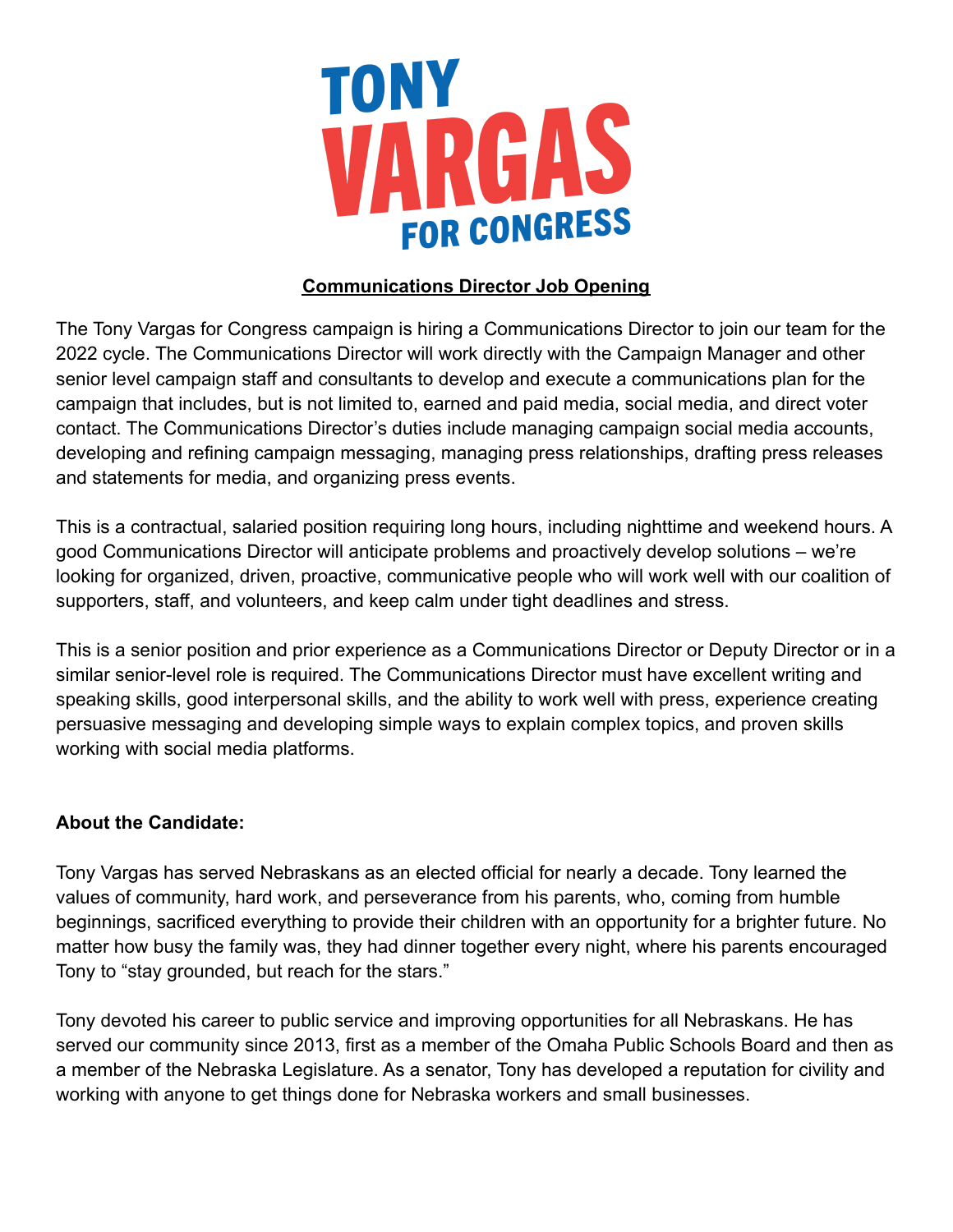He has successfully passed legislation to strengthen our public schools, improve access to health care, encourage technology and innovation, and improve consumer protections.

Tony began his career as a public-school teacher, receiving "Most Outstanding Teacher" and "Teacher of the Year" awards, and has worked in the non-profit and education sectors, striving to improve the quality of life and educational opportunities for thousands of children across the United States.

The first generation of his family to graduate college, Tony earned his Bachelors of Arts degree at the University of Rochester and a Masters in Education at Pace University. Tony and his wife, Lauren, are raising their two young kids, Ava and Luca, in Omaha. They are proud parishioners of St. Frances Cabrini Church, where Tony and Lauren were married.

## **About Nebraska's 2nd Congressional District:**

Nebraska's 2nd Congressional District is located in the Omaha metro area and includes some parts of suburban Sarpy County and rural Saunders County. Our campaign is based in Omaha, NE.

## **An ideal candidate will:**

- Possess strong written and oral communications skills and the ability to multitask while thriving in a fast-paced setting under tight deadlines;
- Have experience working directly with local and national reporters, bookers, and other members of the media to proactively pitch stories and respond to inquiries;
- Think strategically and creatively while designing, implementing, and evaluating both short and long-term communications plans in addition to leading rapid response efforts;
- Have a proven track record of writing in the voice of a principal (op-eds, speeches, statements, messaging, talking points, digital content, etc.) and explaining policy issues in ways that people can easily understand; and
- Understand the digital media landscape and current digital trends, with experience overseeing a digital program.

# **Responsibilities include, but not limited to:**

- Developing and executing the campaign's communications strategy and advancing creative, proactive initiatives;
- Working directly with Senator Vargas to prepare and staff him for interviews, speeches, press conferences, public events, roundtables, and other opportunities;
- Building and sustaining strong relationships with local and national reporters, editors, columnists, producers, bookers, and advocacy groups;
- Proactively and strategically engaging in media outreach, including pitching reporters while also fielding and responding to press inquiries at the local and national levels;
- Serving as the spokesperson (on the record, on background, and off the record) for the campaign;
- Drafting written materials including press statements, quotes, speeches, remarks, op-eds, press releases and advisories, and talking points;
- Designing creative plans to effectively roll out major moments on the campaigns that include press components and events;